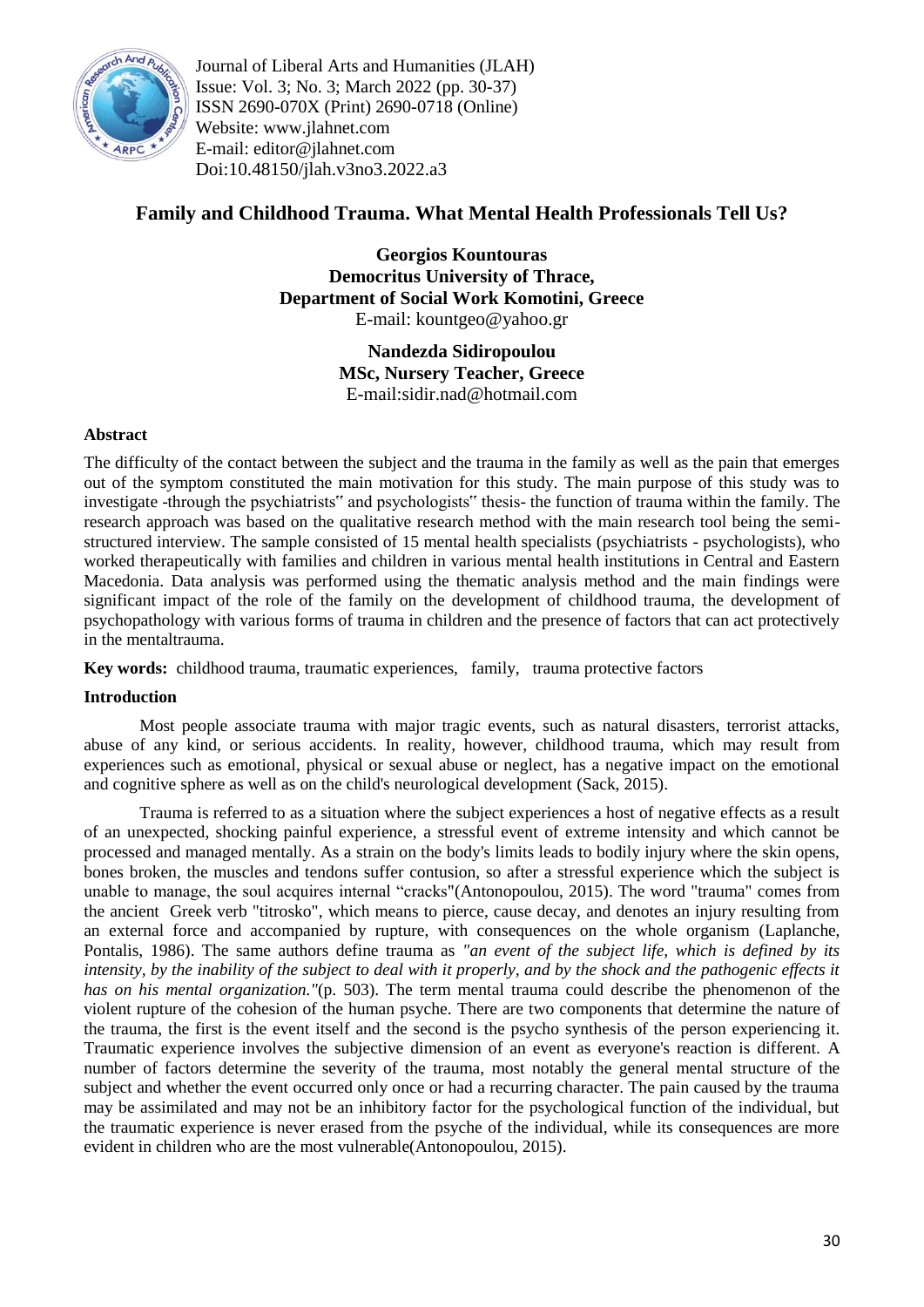The effects of childhood trauma have an impact on adulthood, and the person is more likely to experience depression, anxiety, post-traumatic stress and behavioral problems.

According to various studies, people who had been abused as children developed symptoms of a psychiatric disorder at the age of 21. People with difficulties in childhood are also vulnerable to drug and alcohol abuse. Research also shows a strong correlation between substance use and childhood stories. Specifically, it appeared that two thirds of patients receiving treatment for substance use have suffered sexual, emotional or physical abuse (Kouria, 2018).

Another study of a group of inmates with unfavorable family experiences during childhood revealed a strong correlation between delinquent behavior and trauma. In particular, childhood trauma was evident in a significant proportion of inmates ranging from 37.0% for physical abuse and 68.0% for emotional neglect, while the likelihood of disturbance was observed in almost half of inmates. Childhood trauma has been linked to aggressive, hostile, and violent behavior, as victims of traumatic childhood are more likely to commit serious violent crimes. In addition, childhood trauma is associated with behaviors such as suicide, self-harm, and depression (Altintas & Bilici, 2018).

Researchers at Bristol University have demonstrated that there is a causal link between trauma in childhood and psychotic experiences at the age of 18 years. Psychotic experiences include abnormal experiences such as hearing voices or feelings of paranoia. The study concludes that between 25% and 60% of young people who reported psychotic experiences would not have developed them if they had not been exposed to trauma, such as bullying, domestic violence or emotional neglect in childhood.

Childhood trauma has been associated with patients with bipolar disorder with the most severe and complex way of expressing the disorder. Little is known about the family factors that can mediate the onset of trauma and influence the effects of bipolar disorder. Childhood trauma appears to originate from parental characteristics (childhood parental trauma, psychopathology) and increases the severity-complexity of bipolar disorder (Etain, 2017).

The rates of child trauma in the family according to forensic research are high. Spitzer et al. (2006) found rates of 69% due to physical abuse, 69% due to emotional abuse, 47% due to sexual abuse and 41% due to neglect (Macinnes, Macpherson, Austin, & Schwannauer, 2016).

Bebbington et al (2011) after psychiatric research found that child sexual abuse was strongly associated with psychosis (Bebbington, Jonas, Kuipers, King, & Cooper, 2011). Studies have been conducted on the impact of child abuse on psychopathology. In a World Health Organization study of 51,945 patients, childhood trauma was associated with 29.8% of mental disorders (Kessler, Green, Gruber, Sampson, Zaslavsky, & al., 2010). People with borderline personality disorder (BPD) have reported emotional abuse in their childhood. Similarly, people with antisocial personality disorder (ASPD) have often been found to have a history of severe child abuse and neglect (Davidson, 2007).

The use of corporal punishment, sexual abuse and neglect of children increase the risk of developing post-traumatic stress disorder (PTSD). Abused and neglected children often come from families with multiple problems, putting them at risk for developing disorders such as antisocial personality disorder and PTSD symptoms (Spatz Widom, 1999).

#### **Research methodology**

The purpose of this study was to investigate through the speech of psychiatrists and psychologists the functions and effects of family trauma in children. Specifically, an attempt was made to capture how a child is affected from a trauma, what are the symptoms of a child with a trauma, what is the role of the trauma in the later life and whether there are factors that act protectively in the trauma. The qualitative method was used to investigate the issue because it helps the researcher to focus on understanding the phenomena from the perspective of the people involved in the research (Robson, 2007).

The semi-structured interview was used for the collection of research data because it contributes to the collection of detailed information and views, and enables the respondent to express himself freely, to expand and supplement his thinking. Also, in this way, the research subjects were given the opportunity due to the immediacy that existed with the researcher, to make, if necessary, immediate clarifications, in a climate of trust without completely following a series of questions that had to be answered.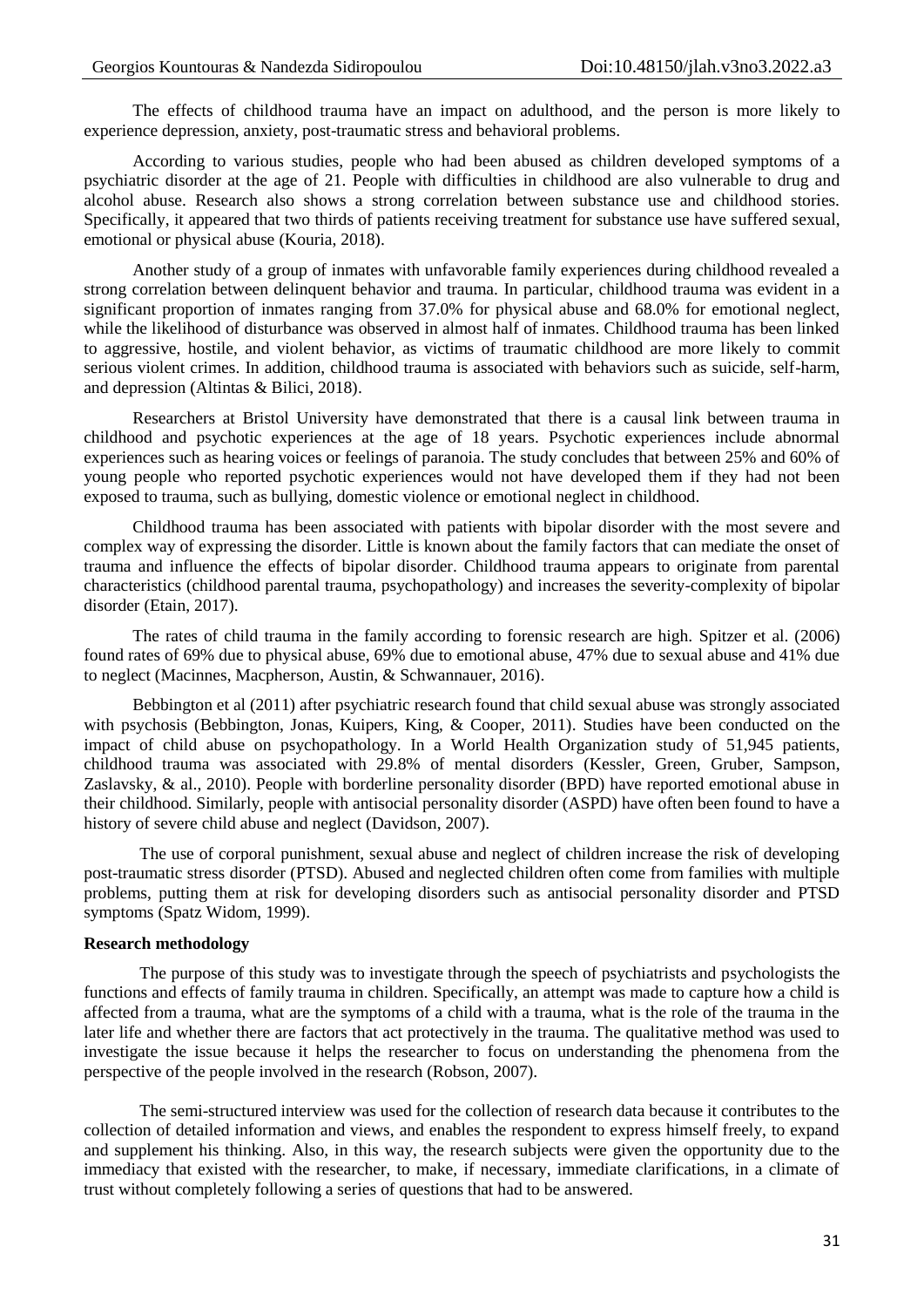For the testing of the research tool, a pilot test was performed on two research subjects and, where necessary, the relevant changes were made.

Fifteen research subjects, women and men with the specialty of psychiatrist and psychologist, participated in the research. The sample, which was employed in mental health structures in Eastern Macedonia and Thessaloniki, was selected by the method of deliberate sampling as there were specific eligibility criteria, such as therapeutic work with family and children for more than five years.

### **Data analysis**

For the analysis of qualitative data, the method chosen was thematic analysis, which is considered an easy-to-use method and is widely used in qualitative research and is characterized by theoretical freedom, flexibility and orderliness. Thematic analysis is considered particularly important for the new researcher, as it provides key skills that are useful for conducting more specialized qualitative analysis approaches (Robson, 2007). In particular, it is a method of identifying, describing, reporting and "subjecting" repetitive semantic patterns, i.e. "topics" that arise from research data, and is a key tool for all researchers involved in qualitative research (Braun & Clarke, 2006). Based on the thematic analysis, a series of specific steps were followed regarding the analysis, coding, reporting and interpretation of the findings.

#### **Detailed categories:**

**a.** Which are the reasons that parents traumatize their children

Childhood trauma refers to an event, environment or situation that a child has experienced, causes feelings of insecurity and makes a child vulnerable. Mental health professionals often associate the fact that children are traumatized from their parents and the relationship they develop with each other. The provocation of child trauma by the interaction of parents with their children is attributed to involuntary mainly, but also sometimes voluntary reasons.

In cases where parents unconsciously traumatize their children, one of the reasons given by research subjects is ignorance. Parents, without this intention, traumatize their children in their daily lives, not knowing how to handle situations that arise. The trauma, according to experts, is attributed to accidental behaviors of parents, who in their attempt to act for the good of their children, traumatize them unconsciously. They detail characteristically:

# *"… mainly out of ignorance…"*<sup>1</sup>*PSCHTR3*

## *"Or it may be out of ignorance, it may be because they don't know how to manage things, because something can happen to them too "*<sup>2</sup>*PSCHL10*

*"They do it out of ignorance, they do it in their daily life, and they do it by accident.It rarely happens voluntarily. " PSCHTR11*

A research subject believes that the over-effort of parents to help their children and lead them to become independent, often results in trauma. Their anxiety about raising their children, often, acts as a brake on the rational treatment of situations that arise. Parents <sup>1</sup>do not realize and do not understand that their excessive anxiety and overprotection, leads them to awkward behaviors, which act as reinforces increating trauma: *"If I were to say something that I have noticed from my clinical experience, very big mistakes, very big clumsiness, let me put it this way, they are made in the parents' over-effort.The great anxiety to give children something more or to raise them, to make them autonomous, to help them "PSCHTR5*

Another respondent emphasizes that the intention is not this, to hurt or traumatize their child, but their attempt to educate it often involves violence and is traumatic.As the respondent characteristically states:

*"I do not think they are doing it on purpose, it is not the intention itself to hurt or traumatize the child.Some do it as part of an effort to educate the child " PSCHL8*

The way parents themselves grew up, as well as the way they perceive their children's upbringing are some of the reasons that parents are traumatize their children:

1

<sup>1</sup> PSCHTR: Psychiatrist

 $^{2}$ PSCHL: Psychologist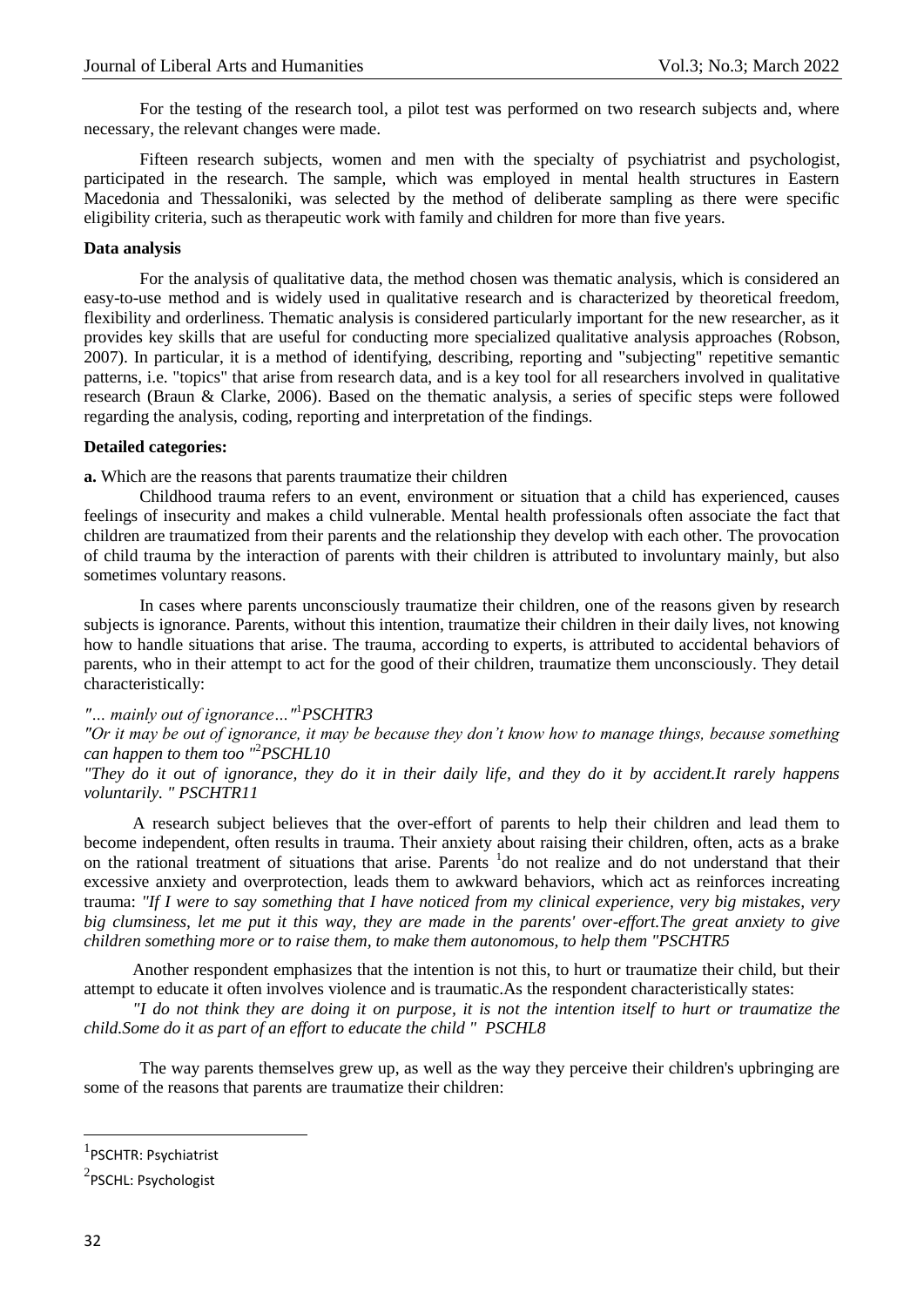*"… The way they grew up, the way they perceive the upbringing of children which for some often even includes violence, violent behavior…" PSCHL6*

For the reasons that a parent inadvertently traumatizes the child, mental health experts report the parent's emotional immaturity. Emotional immaturity is associated with the manifestation of behaviors that don't help the healthy development of children. Emotionally immature parents often find it difficult to adapt to the changes that the arrival of a child brings to their lives, and put the needs (physical and psychological) of themselves and their partner above the needs of their child. At the same time, they have difficulty taking responsibility, denying responsibility for their children's behaviors by blaming them on each other, or even blaming the child itself. They often show intense anger and emotional insecurity in front of the children, and find it difficult to control their impulses, as they don't have enough patience and self-control, as typically reflected in the following reports of mental health professionals:

*"Many times it has to do with their own needs that have not been met in their lives in general or at the moment and many times unfortunately they do it because they think this is the right thing to do" PSCHL14 "... May be emotional immaturity."PSCHL12*

Parents 'personal experiences are reported as a factor that influences parents' behavior, and is often associated with causing trauma to children. These personal experiences concern either the childhood of the parents or their adult life. The situations that adults have experienced as children play a catalytic role in the way they connect and interact with their own children, acting as a deterrent or mimic. The traumatic experiences of parents are directly related to the infliction of trauma on their children, as they are often repeated, taking a cyclical course over the generations. Adults' relationship with their family and their partner affects the way they deal with their parental role. Parents in their attempt to meet their own psycho-emotional needs can often be inadvertently led to the manifestation of behaviors that can injure their children.As the respondents typically state:

*"... it is something that happens because the parents have their own trauma from their childhood possibly."PSCHL4*

*"…Or it could be their own trauma."PSCHL12*

*"…Or it has to do with what experiences a parent has from his own personal childhood and the family environment in which he grows up." PSCHTR3*

A respondent talks about a story that repeats and circles. The respondent observes that parents exercise their parental role based on their experiences and deeper beliefs. Specifically, she refers to incidents of abuse and observes that parents who have been abused by their own parents repeat the same behavior in their relationship with their own children, through mechanisms of identification with the attacker. As it **distinctively** 

#### **Detailed:**

*"Many parents, something we often come across, that their own experiences from childhood, their own ways of being educated by their parents may not have been the most appropriate often seem to come out in the upbringing of their children (…) We see it like the story is repeated many times as if it is making circles » PSCHL9*

Continuing in the same context of reports, there is talk about repressions. Parent's repressions, were mentioned as a reason for a childhood trauma.The term repressions means the repressed desires, experiences and emotions, which have shifted the unconscious, however, don't cease to affect the individual. Parents see their children as projections of themselves, and expect them to see them fulfill their unfulfilled desires. Typically here the respondent emphasizes the above fact:

*"..One of the reasons of a childhood trauma, parents repressions, their own trauma, I would say…" PSCHL15*

**b**. How a parent is traumatize…

Regarding the way in which parents traumatize their children, mental health experts responded, classifying punishment as a form of child trauma, as it is often an outburst of parental anger, without any pedagogical basis. The child accepts an aggressive behavior, which causes fear and guilt. However, depending on the type of punishment, the consequences that they cause are also distinguished. Regarding the punishment, the investigative subjects reported: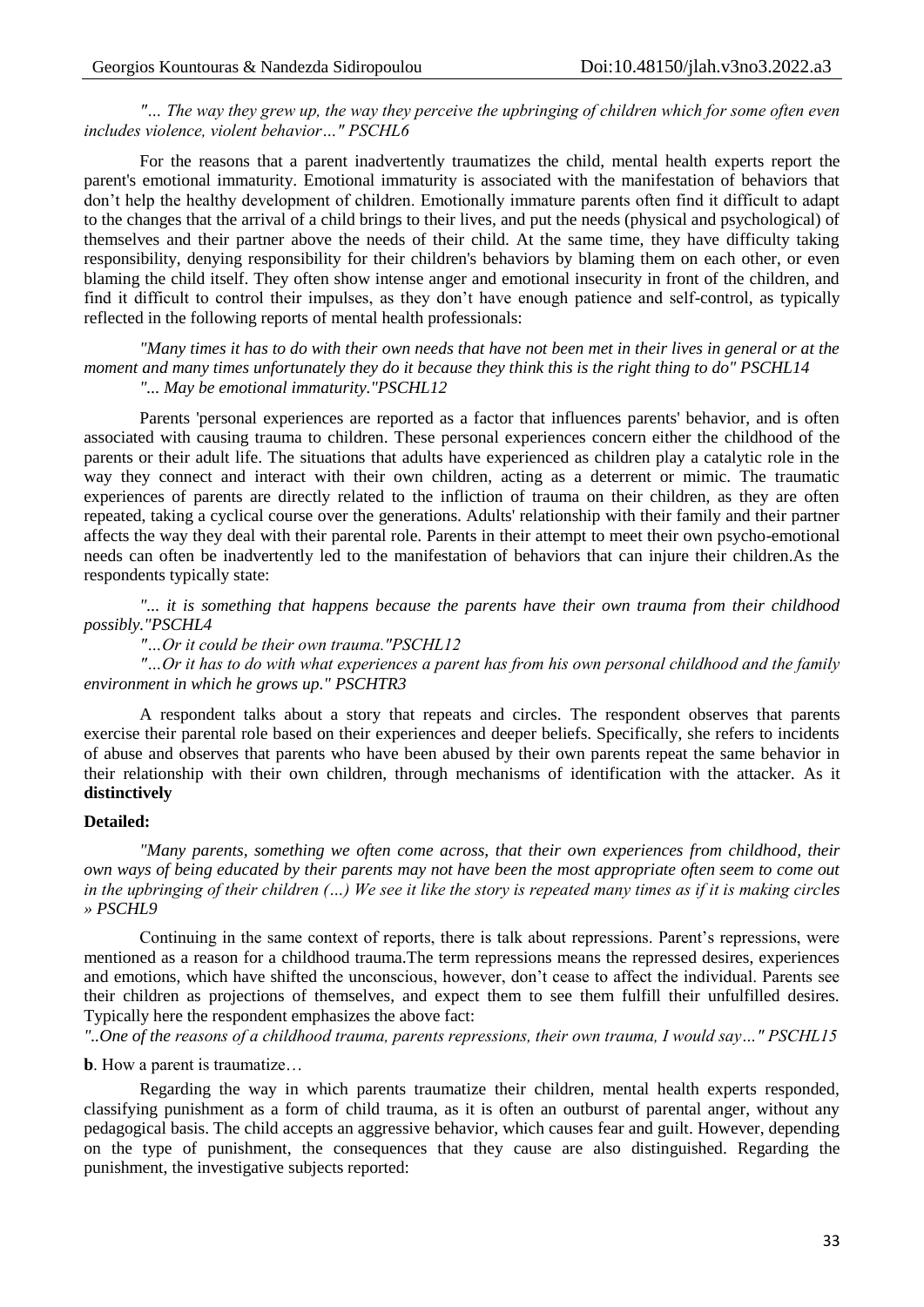*"Each one has its own consequences.All parents, for example, punish, but how does one punish? "PSCHL2*

One respondent added to the forms of trauma along with punishment, sexual abuse and rejection.The respondent cited:

*"Also the punishments, the emotional rejection.These are the most common and sexual assaults. " "They usually (…) let children a trauma that can last for several years." PSCHTR1*

Respondents referred to the rejection, also support:

*"I think the most I see very serious, is the rejection. I see parents who don't accept their children "PSCHL6*

*"I find the rejection and the lack of recognition ..." PSCHL15*

Another respondent talks about the serious consequences on an emotional and psychological level, citing rejection, which creates gaps in the importance that the child realizes that it has for itself. This perception determines both the subsequent attitude of the child towards itself and its attitude towards society.As it referred:

*"Or non-acceptance or rejection may work even deeper than punishment."PSCHL8 "Rejection is essentially about not meeting the child's basic needs." PSCHL14*

Emphasizing the consequences of lack of recognition in the adult life of the individual, one respondent emphasizes the constant over-effort that the individual makes seeking the reward or inactivity in which the person remains, as the person doesn't believe that can succeed in something.Indicatively states:

*"…the lack of recognition, usually a person enters a process of constantly trying to prove to himself and others that he is worthwhile, to constantly seek reward ..." PSCHL4*

Another respondent refers to the lack of recognition:

*"The most common types of trauma which are done by parents unconsciously and unintentionally, are not deliberately, is the rejection experienced by children, inhibition of desire and lack of recognition" PSCHTR3*

The respondent mentions the inhibition of desire as one of the most painful trauma, emphasizing the consequences it can have on the individual's psyche. As it **distinctively detailed:**

*"... The inhibition of desire I think that is the most painful ..." PSCHL4*

In the light of the forms of parental trauma, the respondents also raised the frustration, associating it with the provocation of feelings of insecurity and doubt that follow the person in adult life. Specifically they state:

*"… I will dwell on the part of frustration, in this part there is an alienation from the caregiver, there is the meaning of the double message." PSCHTR7*

Another respondent argues that adults in the process of psychotherapy often refer to experiences of rejection, frustration and lack of recognition by their parents. Characteristic is the following excerpt:

*"… Rejection, frustration and lack of recognition are usually what are referred to by adults who come to psychotherapy as more traumatic situations." PSCHTR11*

In the same frame of reference and the views of another respondent:

*"I would say rejection and frustration; because they are the most common reason people come to us experts so we can help them get out of this whole thing. Because this follows them in adulthood… "PSCHL12*

The way in which the punishment is imposed, its type and the punitive disposition of the parent, are what can traumatize the child. **Characteristically** research subjects report:

*"All parents, for example, punish, but how does one punish?" PSCHTR1*

*"Punishments also play a role in how they are handled and used by the parent" PSCHTR3*

*"Punishment can also be a tool. Punishment can also be use as deprivation"PSYCHL6*

*"Yes punishment, imposing a punishment."PSCHL8*

Another respondent spoke about the separation of the punishment related to deprivation from the one aimed at demarcating the child. The respondent states:

*"To deprive the child of basic needs, "you will not eat today", or "close yourself in your room", these are really outdated; unfortunately they are done even today" PSCHL4* In the same context the following report:

*"Of course, deprivation of privileges is also a punishment" PSCHTR5*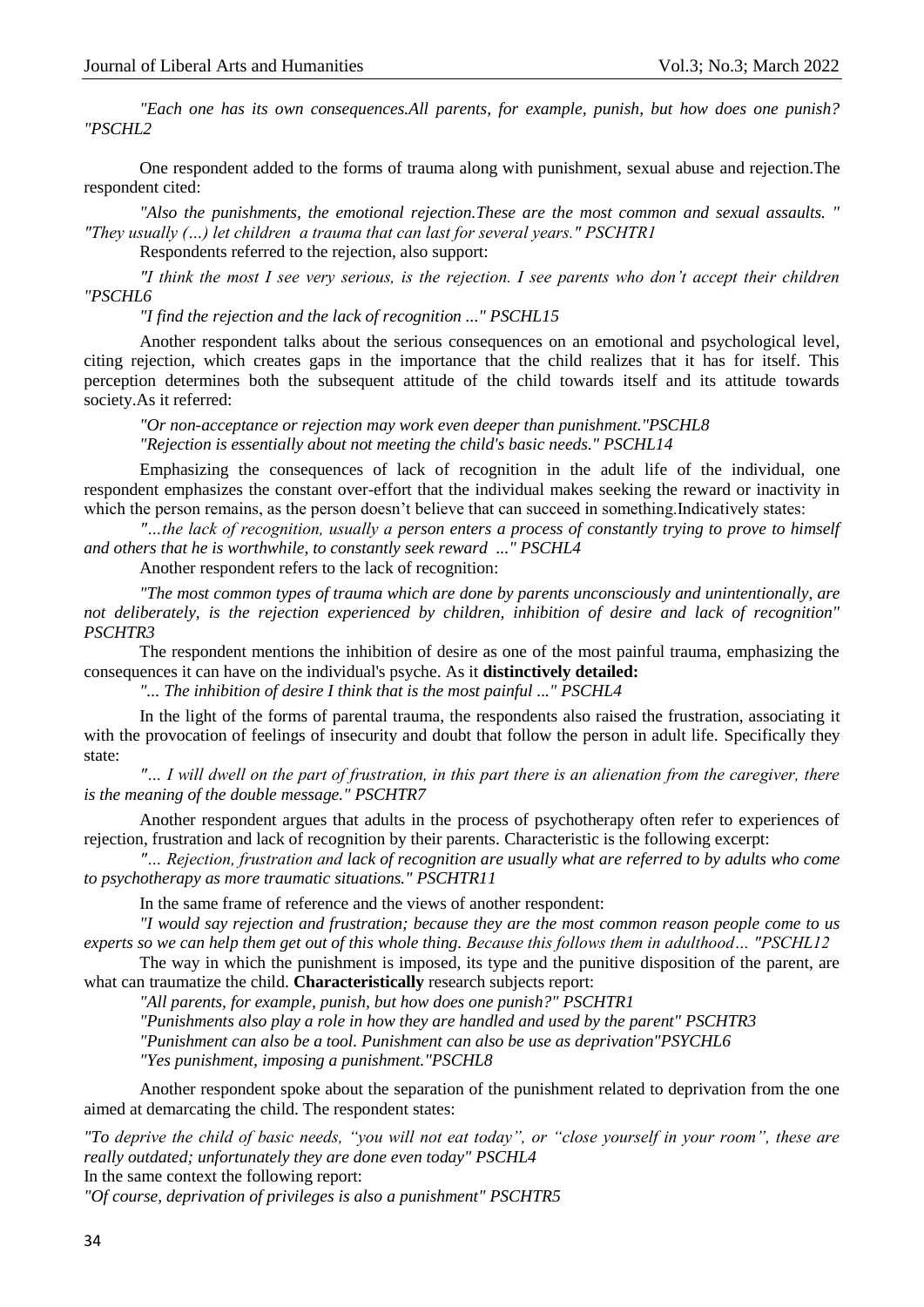Another respondent referred to the imposition of power through the use of punishments, saying: *"… Certainly punishment has authoritarianism and is a bit of a matter of power…" PSCHL9*

#### **c.** Symptoms of parental trauma

Traumatic experiences have a strong impact on children and their psycho-emotional development. This effect is expressed in different ways and follows the child in its adult life, having a significant impact on its development. The symptoms of trauma were reported by the research subjects, with their observations converging in the appearance of stress, as a result of the treatment of traumatic experiences. More particularly is mentioned:

#### *"Anxiety mainly…" PSCHL13*

*"The symptoms have to do with the daily behavior and the way of dealing with situations that when they are problematic they lead to symptoms of the mental sphere, especially the sphere of anxiety disorders, what we said once neuroses, anxiety, somatization, panic attacks , phobias, these mainly"PSCHTR11*

*"Basically there are elevated anxiety symptoms. Bodily functions are disturbed, sleep, appetite, there is a mood disorder, the child is upset, shows an introversion, a reluctance to socialize or talk."PSCHL8*

Other respondents report a lack of self-esteem and self-confidence. The child negatively advances his efforts, judges himself harshly and nullifies his abilities, believing that others don't appreciate them. These unfavorable feelings are often accompanied by ambivalent behavior with outbursts of anger and aggression. The following reports have been reported for lack of self-confidence and behavioral disorders:

*"Child has a lack of self-esteem, a lack of self-confidence" PSCHL6*

*"… Has low expectations of itself, low self-esteem…."PSCHL10*

In a similar context, the following report:

*"Lack of self-confidence, lack of self-esteem, behaviors change too much, they have too much stress, and they have urinatiοn and evacuation problems …" PSCHL12*

Difficulties can arise in the child's behavior due to psychological trauma. Respondents talk about anger, emotional outbursts, and mental disorders. Typical are the reports:

*"Reactive-type behaviors of children and the most characteristic is a nocturnal enuresis and a destructive type behaviors, child destroys and has increased aggression."PSCHTR3*

Referring specifically to the period of adolescence and the occurrence of speech disorders, such as stuttering, one respondent states:

*"Children are aggressive, also they are stuttering according to my observation."PSCHL9*

Mental health experts reported the occurrence of speech disorders as well as learning difficulties related to children's traumatic experiences, correlating them with students' performance. At the same time, they highlighted the accompanying disorders that concern the whole spectrum of psychopathology, such as behavioral, sleep and communication disorders. Characteristic are the references that follow:

*"... Anxiety, behavioral disorders, emotions that are expressed strangely, children have tantrums, there are shouts , exaggerated reactions to the stimulus okay?...there are sleep disorders, bruxism, they grit their teeth in sleep, either nocturnal enuresis or difficulty controlling sphincters in sleep, communication disorders speech disorders, stuttering, not speaking, learning disorders, school avoidance, social activities avoidance, dangerous behaviors, aggression, the whole spectrum of psychopathology. A trauma can do anything."PSCHTR7*

Depression is multifactorial in its causes, however, environmental factors and traumatic experiences, such as the loss of important people, significant changes in children's lives, states of neglect and emotional deprivation, and abuse, can all contribute to its onset. Respondents referred to depression, stressing that it can occur as a result of other symptoms that cause trauma, and can be a condition that will follow the child into adulthood. As it **distinctively detailed:**

*"… Depression mainly depressive positions, various depressive syndromes, psychoses"PSCHTR5 "It will make him sad…" PSCHL4*

A respondent also talks about the relationship between childhood trauma and personality disorders in adults and especially psychopathic disorder. As she states:

*"(….) Personality disorders (…) the psychopathic personality disorder» PSCHTR5*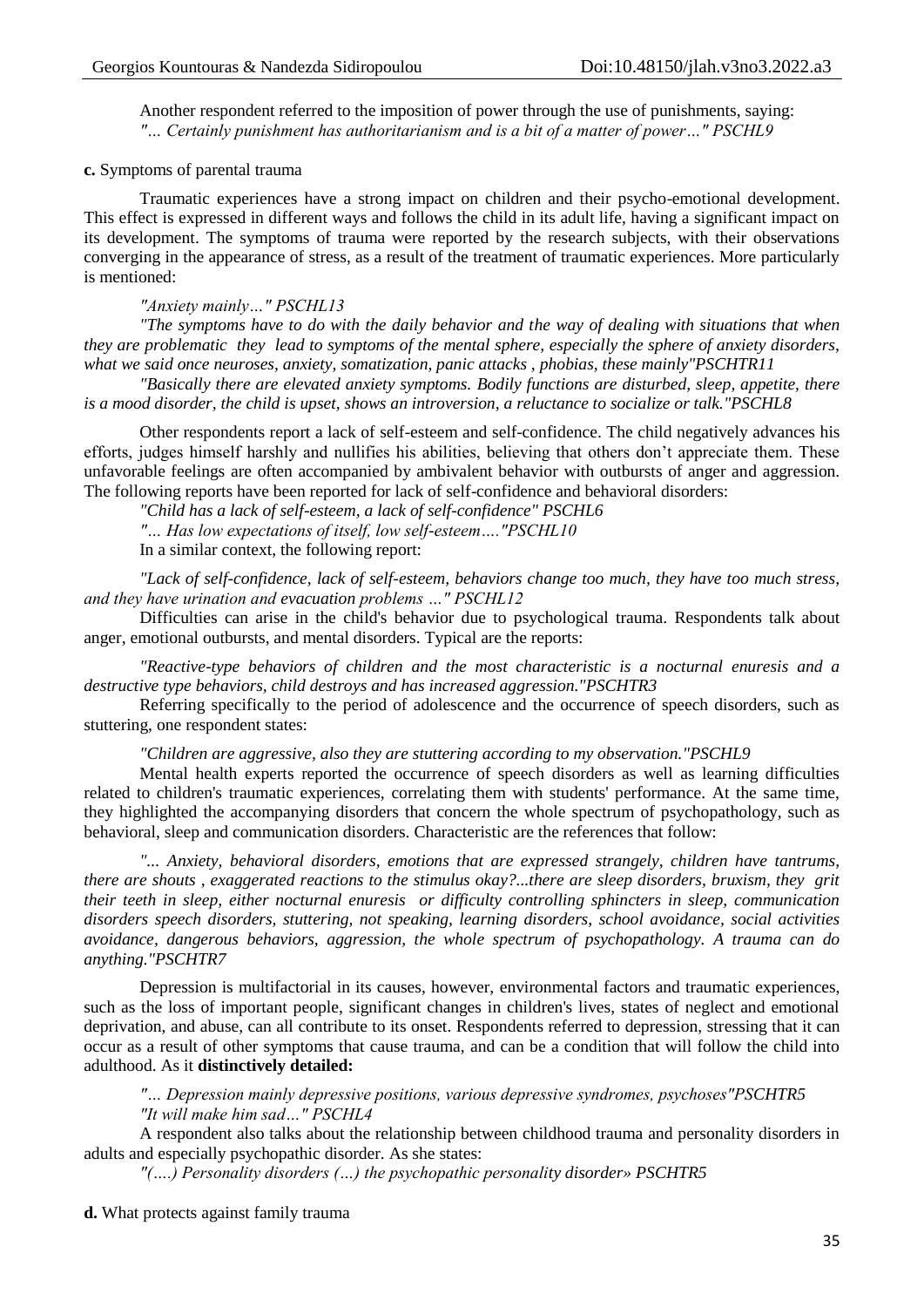Respondents' answers to whether there are any factors that protect a child from family trauma focus on the child's own family and wider environment. Specifically, the respondents mention the safety that a child needs to feel in its familiar environment as well as the recognition. As detailed below:

*"To feel safety and, to have recognition from the parent…" PSCHL14*

*"Mainly a safe family environment.PSCHTR11*

Other respondents focus on emotional intelligence as a protective factor in trauma, emphasizing that it helps the child better understand and interpret the events that take place within the family. More particularly is mentioned:

*"I think the higher the emotional intelligence, the faster child perceives more things."PSCHL10 "Emotional intelligence, I think.They can manage it better "PSCHL4*

*"… The child's emotional intelligence could be a factor that protects them…" PSCHTR11*

*"... The intelligence plays an important role because they can better understand some things."PSCHTR3*

*"…their intelligence first, their mental capacity…" PSCHL2*

*"Their intelligence, I would say…" PSCHL15*

*"... The intelligence, the child will find a way to react and survive" PSCHTR1*

Referring to the environment as a protective factor of traumatic experiences, research subjects talk about the grandparents or if there are even one of the two parents, who work in child support.Characteristic are the reports:

*"Another possibility is whether there is a suitable supportive environment…" PSCHTR3 "Or the other supportive environment, to have grandparents, who replace…"PSCHTR5 "Or either grandparents or one of the two parents…" PSCHTR11*

However, some respondents talk about genetically resistant nervous systems and strong defense mechanisms. As they comment below:

*"First of all, their character. Genetically as we say. "PSCHTR11*

*"Genetically, I mean, a resilient nervous system. A good quality strong nervous system that can cope and protect it "PSCHTR5*

While another respondent talks about the resilience and survival instinct that helps a child cope with family trauma. Typical is the reference:

*"There silience and the survival instinct" PSCHL13*

#### **Discussion**

With this study, an attempt was made to investigate childhood trauma within the family in the words of mental health experts. Psychiatrists and psychologists talked about the fact that children can meet the trauma within the family in terms of interaction with parents. Parents through the daily practices they use to raise the child in order to better meet their role increase the level of their requirements and become more invasive which can lead to unexplained and traumatic behaviors for the child. All this seems to be done unconsciously without purpose in the parent's effort for something better for his child on one side or the other to satisfy his own personal needs. The respondents spoke about the personal immaturity of the parent that leads to these behaviors as well as about personal trauma that parent has received in childhood as a result of which a parent repeats this behavior.

Trauma takes the form of rejection, lack of recognition, frustration and punishment. With effects on the development of various forms of psychopathology in the child, such as anxiety disorders, learning disorders, communication problems, stuttering and even depression difficulties.

In addition, it appeared that childhood trauma could be the cause of the development of psychopathology in adults with the onset of various disorders. Protective agents have played an important role in protecting the child from trauma in the present study. Protective factors enable the child to develop resistance to the difficulties identified in the family environment by reducing the chances for trauma. Research subjects as protective factors refer to the supportive family environment such as grandparents and relatives, they also make special references to the emotional intelligence that a child may have so that through it child can more accurately understand the conditions, interpret them and if necessary toprotect itself from them. They also talk about the sense of safety that is important to have in the family so that the child feels protected.